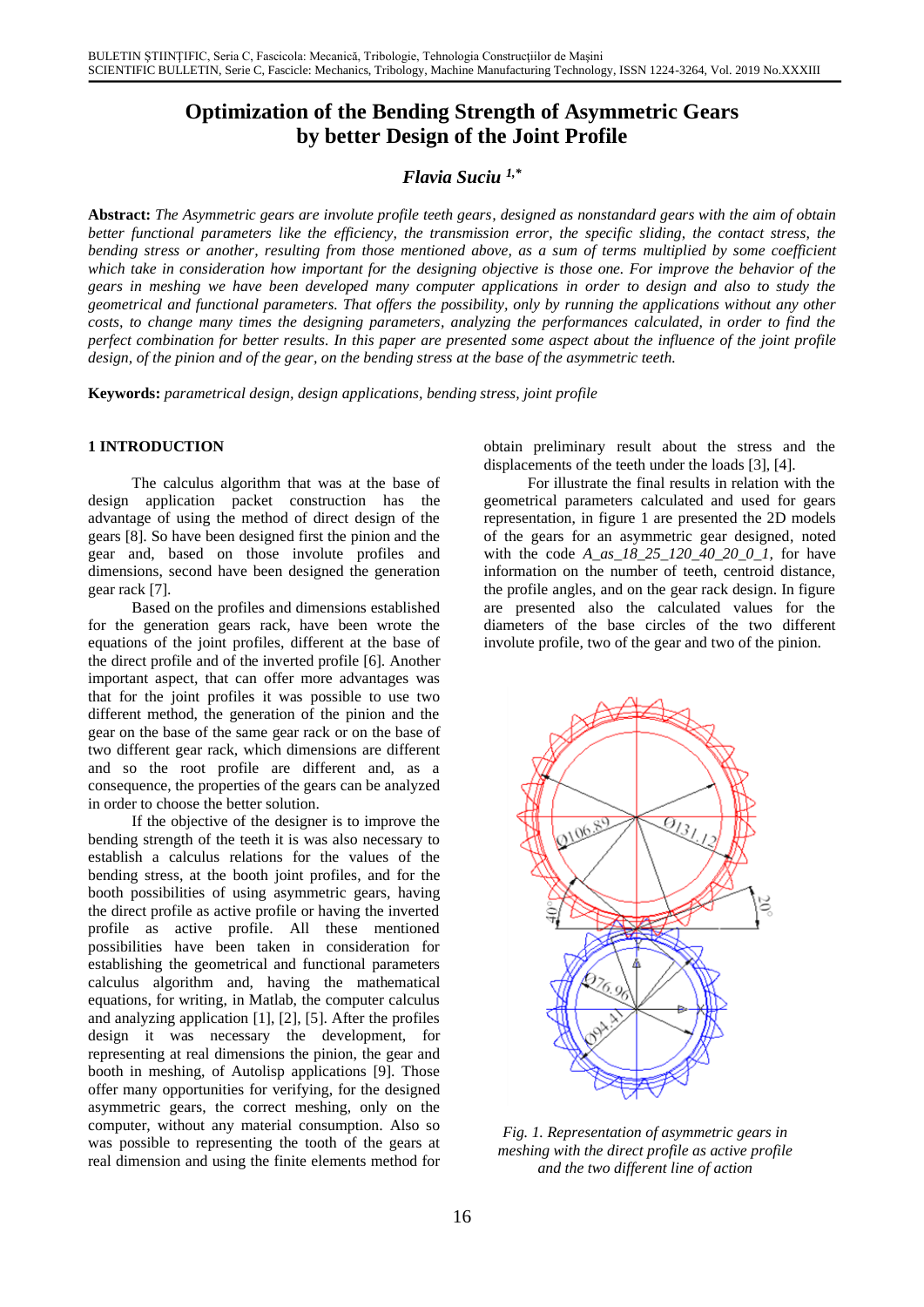#### **2 JOINT PROFILES DESIGN AND TOOTH BASE CROSS SECTION**

 The maximum bending stress was first determined considering the asymmetric teeth like a short beam fixed in the body of the gear and with the meshing load acting in the last point of the involute profile, considering that situation the most unfavorable.

In order to determine the mathematical expression for the bending stress at the bottom of the involute teeth it was necessary to be established a method for determined the cross section of the tooth. The bending moment was determined in relation with the centroid of the cross section of the tooth, those position was established after have been determined the dimensions of the cross section, on the base of the equations of the joint profiles. In figure 2 the first point and the last point of the joint profiles are noted with (Ia,Fa) for the direct profile and (Ii,Fi) for the inverted profile. For writing the equations of joint profile it have been used axes systems having the origin in the center of the wheel, the y axes containing the Ia point, respectively Ii point and the x axes oriented, in opposite directions, to the tip of the tooth.

The joint profile equations have been wrote considering that those are obtained by generation with the top circle of the asymmetric gear rack profile.

The direct joint profile parametrical equations are given in relation of a parameter  $\alpha$  which varies within the boundaries:  $\alpha_{dc} \le \alpha \le 90^{\circ}$ .

$$
x_{2d}(\alpha) = \left(\frac{d}{\tan \alpha} + R \cdot \cos \alpha\right) \cdot \cos\left(\frac{d}{r_{rc} \cdot \tan \alpha}\right)
$$
  
+ 
$$
(d - r_{rc} + R \cdot \sin \alpha) \cdot \sin\left(\frac{d}{r_{rc} \cdot \tan \alpha}\right);
$$
  

$$
y_{2d}(\alpha) = \left(\frac{d}{\tan \alpha} + R \cdot \cos \alpha\right) \cdot \sin\left(\frac{d}{r_{rc} \cdot \tan \alpha}\right)
$$
  
- 
$$
(d - r_{rc} + R \cdot \sin \alpha) \cdot \cos\left(\frac{d}{r_{rc} \cdot \tan \alpha}\right).
$$
 (1)

The inverted joint profile parametrical equations are given in relation of a parameter  $\alpha$  which varies within the boundaries:  $\alpha_{\rm ic} \le \alpha \le 90^{\circ}$ . The limits of variation are depending of the gear rack profiles angles.

$$
x_{2d}(\alpha) = \left(\frac{d}{\tan \alpha} + R \cdot \cos \alpha\right) \cdot \cos\left(\frac{d}{r_{rc} \cdot \tan \alpha}\right)
$$
  
+  $(d - r_{rc} + R \cdot \sin \alpha) \cdot \sin\left(\frac{d}{r_{rc} \cdot \tan \alpha}\right);$   

$$
y_{2d}(\alpha) = \left(\frac{d}{\tan \alpha} + R \cdot \cos \alpha\right) \cdot \sin\left(\frac{d}{r_{rc} \cdot \tan \alpha}\right)
$$
  
-  $(d - r_{rc} + R \cdot \sin \alpha) \cdot \cos\left(\frac{d}{r_{rc} \cdot \tan \alpha}\right).$  (2)



*Fig. 2. Representation of asymmetric profiles and the cross section of the tooth*

The rectangular cross section of the tooth base, considered as the section where the bending stress have maximum values have one of dimensions equal with the wheel width and the second dimension given by the following relation:

$$
\overline{S_a S_i} = \sqrt{(x_{S_a} + x_{S_i})^2 + (y_{S_a} - y_{S_i})^2} = h.
$$
 (3)

If the coefficient of asymmetry of the gears is modified, by modifying the angles of the asymmetrical teeth profiles, the dimensions of the cross section varies and that influence the bending stress at the base of the tooth, to the gear and in the same time to the pinion, which cross section is also modified.

For emphasize the variations of cross section geometrical characteristics values in relation with the coefficient of asymmetry are given, for comparison, some values in the following tables.

*Table 1.Ggeometrical characteristics-pinion*

| Gears               | k    | $h1$ [mm] | $Al/mm^2$ | $W1$ [mm^3] |
|---------------------|------|-----------|-----------|-------------|
| P <sub>1</sub> 25   | 1.03 | 9.93      | 357.78    | 592.63      |
| P <sub>2</sub> 30   | 1.08 | 10.06     | 362.41    | 608.09      |
| P <sub>3</sub> . 35 | 1.14 | 10.23     | 368.37    | 628.23      |
| P <sub>4</sub> .40  | 1.22 | 10.39     | 374.07    | 647.82      |

*Table 2.Ggeometrical characteristics-gear* 

| Gears               | k             | $h2$ [mm] | $A2$ [mm^2] | $W2$ [mm^3] |
|---------------------|---------------|-----------|-------------|-------------|
| G1.25               | 1.03          | 10.01     | 360.56      | 601.87      |
| G2.30               | 1.08          | 10.43     | 375.69      | 653.45      |
| G <sub>3</sub> . 35 | 1.14          | 10.80     | 389.02      | 700.64      |
| $G4$ . 40           | $\mathcal{D}$ | 11 14     | 401.37      | 745.85      |

*Table 3.Ggeometrical characteristics-gear (with one single generation gear rack )*

| Gears     | k    | $h2$ [mm] | $A2$ [mm^2] | $W2$ [mm^3] |
|-----------|------|-----------|-------------|-------------|
| G1.25     | 1.03 | 9.40      | 338.74      | 531.23      |
| G2.30     | 1.08 | 10.04     | 361.62      | 605.42      |
| G3.35     | 1.14 | 10.56     | 380.30      | 669.58      |
| $G4$ . 40 |      | 11.02     | 396.92      | 729.40      |

In the case when it has been used in the design relation the method with the same generation rack for the pinion and for the gear, the results are more significant.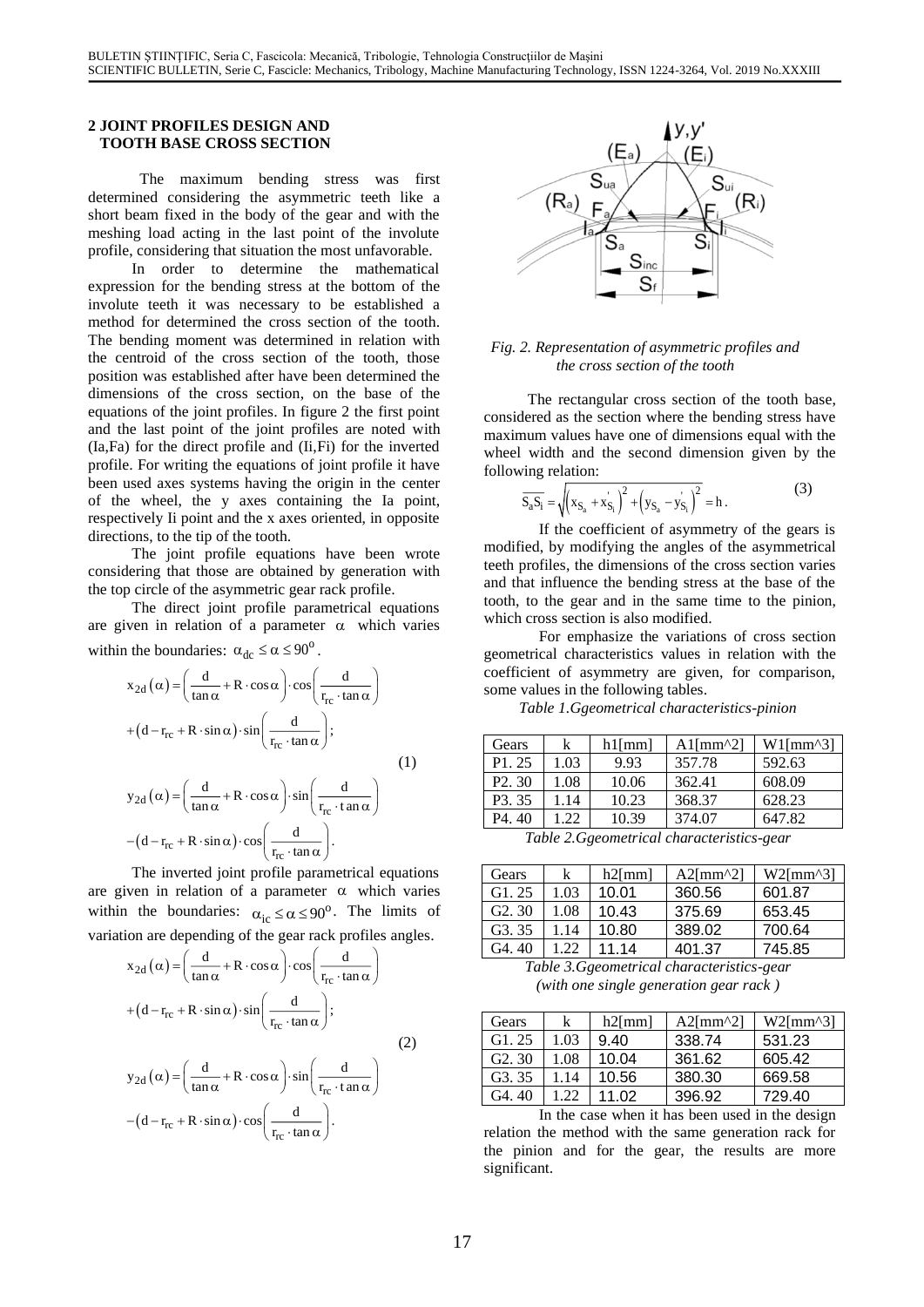The values have been calculated for the number of pinion teeth  $z_1 = 20$  and gear teeth  $z_2 = 41$ , the centre distance  $a = 120$  mm and the profile angles are  $\alpha_i = 20^\circ$  for the inverted profile and for the direct profile, in the same order with the lines in the tables, the values are  $\alpha_d = [25, 30, 35, 40]$ .

#### **3 EFFORTS VARIATION IN THE LINE OF ACTION AND STRESS COMPONENTS**

The meshing loads being normal to the tooth profile on the contact points, the components in relation with the normal direction of the cross section are variable on the line of action, also the efforts that give the stress components.



*Fig. 3. The angles used for establishing the position tooth base for the inverted gears of the load, for inverted active profile*

In figure 3 it is represented the involute tooth with the force acting in the point Na of the inverted profile. So results the angles necessary for establishing the load position in relation with the tooth cross section.

For the force acting in any other point of the inverted profile the position of the force  $F_{nji}$  may be determined in relation with the pressure angle  $(\alpha_{ji})$ coresponding with the j contact point of the i profile.

$$
\alpha^{\scriptscriptstyle\top}{}_{i}=\pi/2-\bigl(\bigl(\pi/2-\alpha^{\scriptscriptstyle\top}{}_{ai}\bigr)+\alpha^{\scriptscriptstyle\top}{}_{i}\bigr)=\alpha^{\scriptscriptstyle\top}{}_{ai}-\alpha^{\scriptscriptstyle\top}{}_{i}\qquad \, (4)
$$

$$
\alpha_{i}^{\prime\prime} = (inv\alpha_{vi} - inv\alpha_{ai}) + \psi_{i}
$$
 (5)

$$
\alpha'_{i} = \alpha_{ai} - (inv\alpha_{vi} - inv\alpha_{ai}) - \psi_{i}
$$
 (6)

$$
\alpha^{\centerdot}_{\phantom{i}ji}=\pi/2-\Big(\Big(\pi/2\!-\!\alpha^{\centerdot}_{\phantom{ji}ji}\Big)+\alpha^{\centerdot}_{\phantom{ji}ji}\Big)=\alpha^{\centerdot}_{\phantom{ji}ji}-\alpha^{\centerdot}_{\phantom{ji}ji}\qquad(7)
$$

$$
\alpha^{"}{}_{ji} = (inv\alpha_{vi} - inv\alpha_{ji}) + \psi_i
$$
\n(8)

$$
\alpha'_{ji} = \alpha_{ji} - (inv\alpha_{vi} - inv\alpha_{ji}) - \psi_i
$$
\n(9)

been determined the stresses components and those

variation on the line of action have been also expressed using  $(\alpha_{ji})$  the pressure angle for the j contact point.

$$
N_{ji} = F_{nji} \cdot \sin \alpha'_{ji}
$$
 (10)

$$
T_{ji} = F_{nji} \cdot \cos \alpha'_{ji}
$$
 (11)

$$
\mathbf{M}_{iji} = \mathbf{F}_{nji} \cdot \cos \alpha'_{ji} \cdot \mathbf{x}_G^{Nj} - \mathbf{F}_{nji} \cdot \sin \alpha'_{ji} \cdot \mathbf{y}_G^{Nj}
$$
(12)

The diagrams of variations of the stress at the pinion and the gear with asymmetric teeth emphasize that the best behavior, having as objective the minimization of bending stress, can be obtain with the inverted asymmetric gears designed with two different generation gear rack. It has been obtained also, for having comparing date, the variation diagrams for the symmetric teeth gears, designed considering that those are only a particular case of asymmetric gears.



*Fig. 4. The stress variation diagrams at the pinion* 



### *Fig. 5. The stress variation diagrams at the gear tooth base for the inverted gears*

On the base of stress components it is possible to determine and study the variation of the equivalent The efforts components based on which have stress, considering in the same time the effect of axial